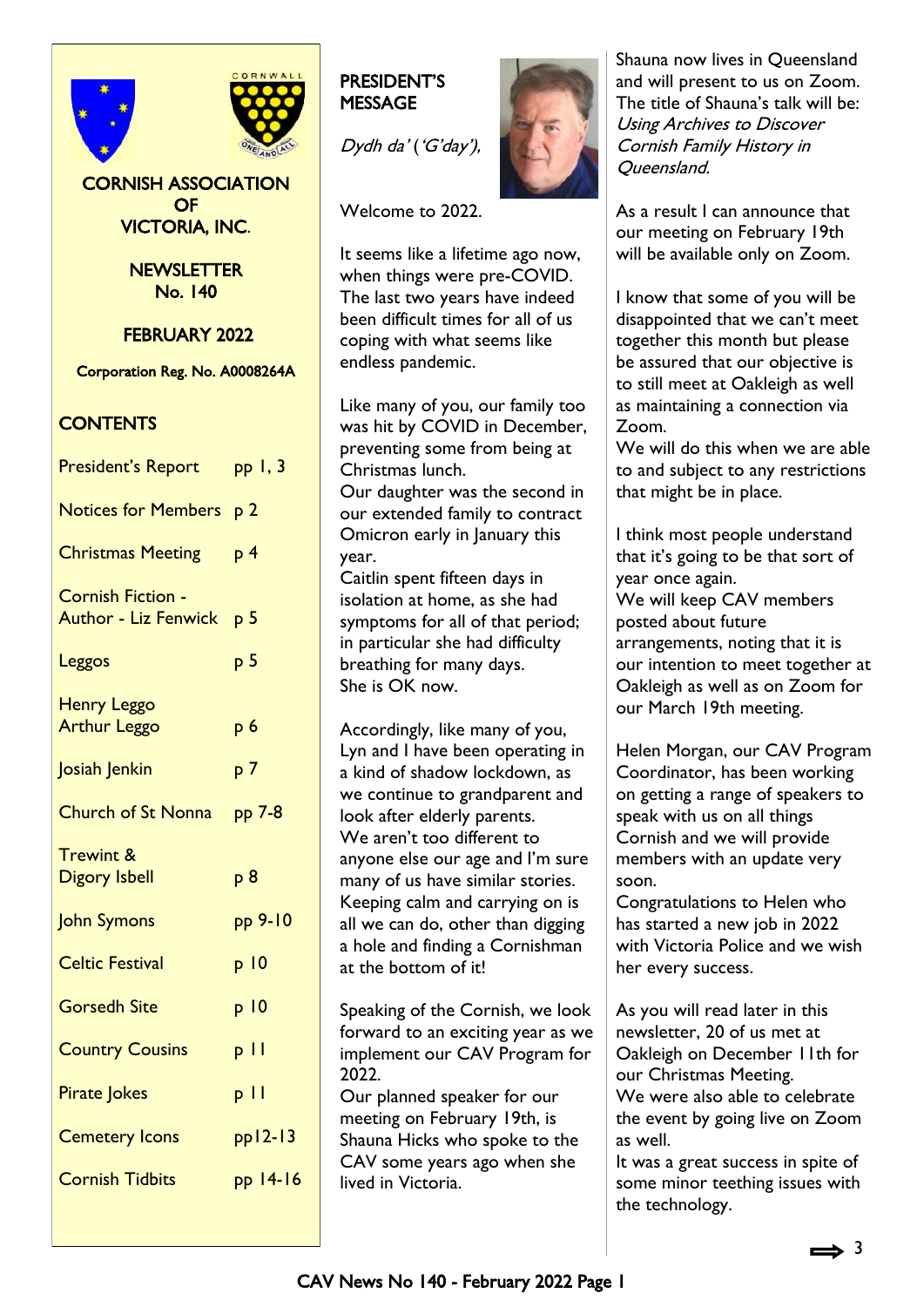## CORNISH ASSOCIATION OF VICTORIA INC.

#### OFFICE-BEARERS:

President: Ken Peak 15 Shorthorn Crescent Doreen 3754 Ph: 0400 309 469 [pkicons29@bigpond.com](mailto:pkicons29@bigpond.com)

Past President: Neil Thomas Ph: (03) 5278 3250 [neilt3@gmail.com](mailto:neilt3@gmail.com)

Secretary/Vice President: Brian Rollason (03) 9563 7189 [bcrollason@outlook.com.](mailto:bcrollason@outlook.com)

Pastoral Care/Welfare: Evelyn Jones Ph: (03) 9725 0286 [ejo65074@bigpond.net.au](mailto:ejo65074@bigpond.net.au)

For all Correspondence, Treasurer and General Enquiries please contact Ken Peak - details above

Ballarat Branch (Adm. Sec.): Lorice Jenkin Ph: (03) 5332 2920 [lajenkin@bigpond.com](mailto:lajenkin@bigpond.com)

Geelong Branch (Adm. Sec.): Ruth Taylor Ph: (03) 5241 4617 [drltaylor@bigpond.com](mailto:drltaylor@bigpond.com)

## NEWSLETTER EDITOR:

Robyn Coates Ph: (03)9478 6135 0419 551 320 [robyncoates@hotmail.com](mailto:robyncoates@hotmail.com)

## Fees:

Annual renewal notices have been sent to all members.

#### Membership:

Single: \$40.00 Family: \$60.00 Life Single: \$400.00 Life Family: \$600.00



#### 19th February 2022

Our speaker will be Shauna Hicks - please note this meeting will be held via zoom. Shauna has been tracing

her own family history since 1977 and worked

in government for over 35 years in Australian libraries and archives in Brisbane, Canberra, and Melbourne. She has tertiary qualifications from Queensland universities including a Master of Arts in Australian Studies, a Graduate Diploma in Library Science, and a Diploma in Family Historical Studies from the Society of Australian Genealogists.

She is a Fellow of the Queensland Family History Society; Patron of History Queensland, and a recipient of the Australian Society of Archivists Distinguished Achievement Award and the Australasian Federation of Family History Organisations' Services to Family History Award.

She has written numerous family history guides and is a well-known speaker at conferences, seminars, workshops, and genealogy cruises in Australia and overseas.

Shauna is the Director of her own genealogy business at

[www.shaunahicks.com.au](http://www.shaunahicks.com.au) and is the author of the blog, Diary of an Australian Genealogist.

#### Join the Zoom Meeting [https://us02web.zoom.us/](https://us02web.zoom.us/j/89277707374?pwd=NXkyYW9QUmUxV3RCYnZ1WnZqZmZnUT09) [j/89277707374?](https://us02web.zoom.us/j/89277707374?pwd=NXkyYW9QUmUxV3RCYnZ1WnZqZmZnUT09) [pwd=NXkyYW9QUmUxV3RCYnZ1W](https://us02web.zoom.us/j/89277707374?pwd=NXkyYW9QUmUxV3RCYnZ1WnZqZmZnUT09) [nZqZmZnUT09](https://us02web.zoom.us/j/89277707374?pwd=NXkyYW9QUmUxV3RCYnZ1WnZqZmZnUT09) Meeting ID: 892 7770 7374 Passcode: 836546 Dial in by phone: +61 3 7018 2005 - use ID and Passcode above

## 19th March 2022 - TBA

April 2022 - there will be no meeting as the scheduled meeting falls between Good Friday and Easter Day.

## Pastoral Care

If you know of someone who is unwell, celebrating a special birthday or just needs a cheery greeting, please let Evelyn Jones know the details so she can be in touch.

Evelyn's details are: Ph: 0417 160 658

[ejo65074@bigpond.net.au](mailto:ejo65074@bigpond.net.au)

## CAV NEWSLETTER

The CAV Newsletter is published in February, May, August & November and distributed via email and in some cases by mail.

If you have an email address, please consider having your newsletter emailed. For distribution contact The Secretary.

Deadline for contributions for the next issue:

Saturday 16th April 2022

Articles for inclusion are welcome at any time but must be received by the deadline date. Please use plain text font size 12, without formatting. Photos and tables should be included separately - not as part of a document. Acknowledgment of source is required. The email address for the CAV

Newsletter [robyncoates@hotmail.com](mailto:robyncoates@hotmail.com)

Please mark - Article for CAV Newsletter.

Cornish Tid Bits are sourced from the Cornwall Council, BBC Cornwall, Pirate FM News, Falmouth Packet, CornwallLive,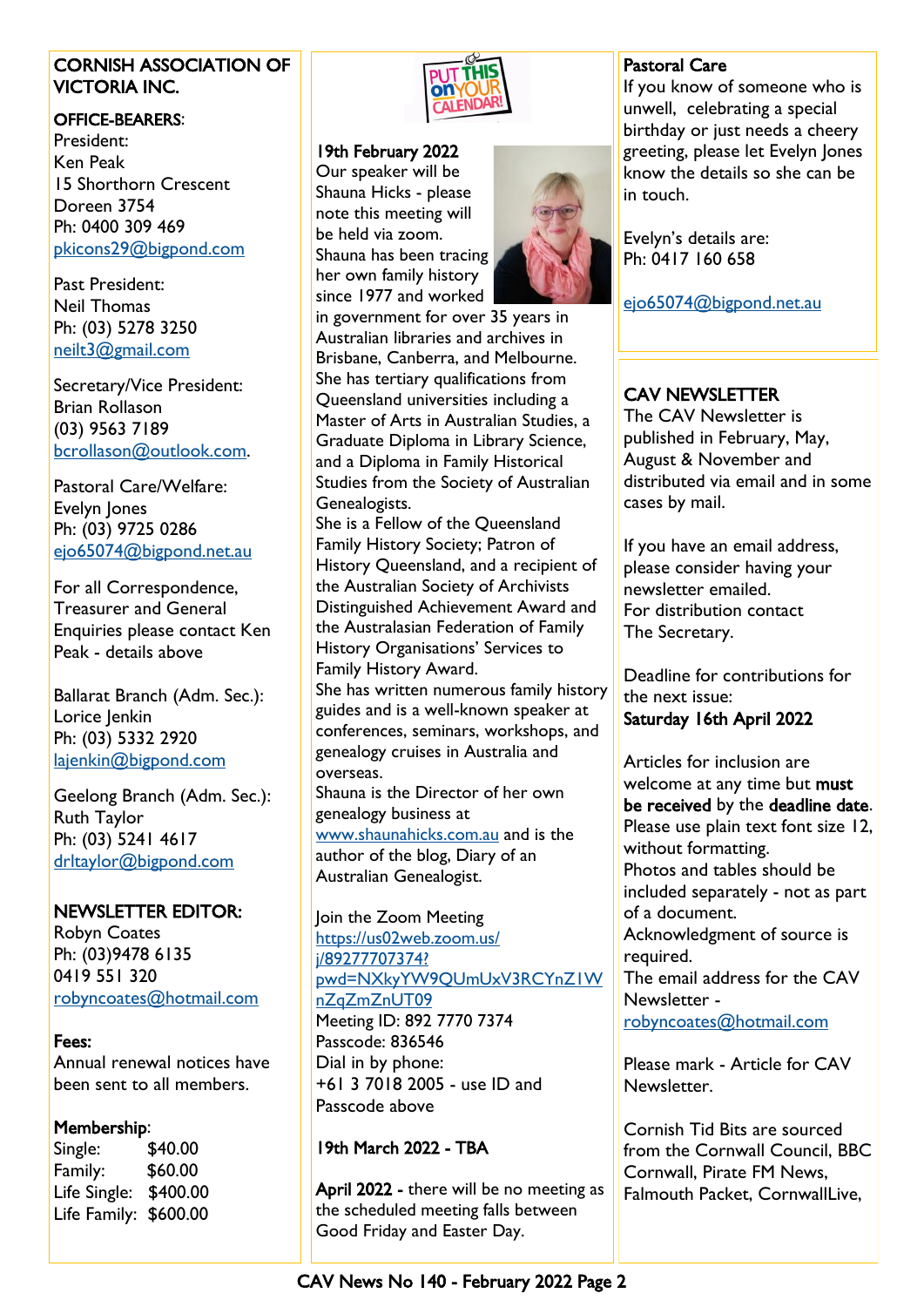I want to pay tribute to Arthur Coates for his persistence in making the event possible. As we settled in to the new way of operating it

became a good way of combining a physical meeting at Oakleigh with the inclusion of those folk in more remote parts of the state.

We even had some of our friends in Toronto attend our meeting which was terrific.

The TCA were the first Cornish Association in the Cornish diaspora to hold a physical meeting combined with Zoom on December 4th last year. Sadly, the TCA January Meeting had to be a Zoom only affair as Toronto was back in lockdown. However, I believe that this combined approach is the way forward for us, especially in these uncertain times.

We now urgently need a small team to assist Arthur, Robyn and myself in making future events a similar success.

The more who know how to use the technology the better.

I am excited to announce the possibility of the CAV jointly hosting an international event on Zoom. Some years ago Joe Flood spoke to the CAV and I think also the GSV about DNA and Cornwall. I recall using some of Joe's material in a talk I gave on the subject in 2018.

Our sister organisation in Toronto, Ontario, is currently assisting Joe to organise a talk on Zoom for folk across North America.

My good friend John Webb (TCA) and I are trying to work out how such a one off event might also be able to involve people from the CAV as well as from our sister associations across Australia and New Zealand.

We will need to perhaps change our meeting time for such a one off event, but as Joe is in Australia this is all possible.

I will keep CAV members informed on progress regarding this event.

I think that in the future we should take the opportunity to open up some other one-off type events to the rest of the Cornish diaspora around the world, depending on the topic and the time zones.

This would not replace our normal meetings but be an addition to them.

I would love to get a speaker live from Cornwall to speak with us and others if time zones allow it.

It would be magical to have speakers talking about Cornwall who actually live there.

The technology now opens up the possibility for this to occur and I know that Toronto were able to do this last year about the search for the Lady Agnes. It was a wonderful event. Stay tuned.

I can also report that the editing of the Agan Kernow book is now complete.

The manuscript is now being considered by a number of publishers we have initially approached in the UK, especially in Cornwall.

I will keep members abreast of the outcomes of our discussions.

We are in the process of forwarding the edited versions of contributions to authors.

I can also report that the former Grand Bard, Elizabeth Carne, has written a foreword for the book.

We have put together a collection of 76 stories in a book of 267 pages, including photographs, written by 51 authors from four countries of the Cornish diaspora.

We have stories from Victoria, South Australia, New South Wales, the Australian Capital Territory and Queensland in Australia.

We also have two stories about the Cornish in Tasmania written by authors living on the Australian mainland.

We also have many stories submitted from folk with Cornish heritage in Canada, the United States and New Zealand.

I wish to thank Robyn Coates and Dot Wickham for their assistance with the editing. It was an onerous task, I know, and their work was of the highest quality and much appreciated.

We all look forward to the book's publication, so keep your fingers crossed.

I believe that 2022 is an exciting time for the CAV, making use of technology to further enhance our objectives.

I'm hoping to see you all on Zoom at our meeting in February.

'Oll an Gwella'

Ken Peak President Cornish Association of Victoria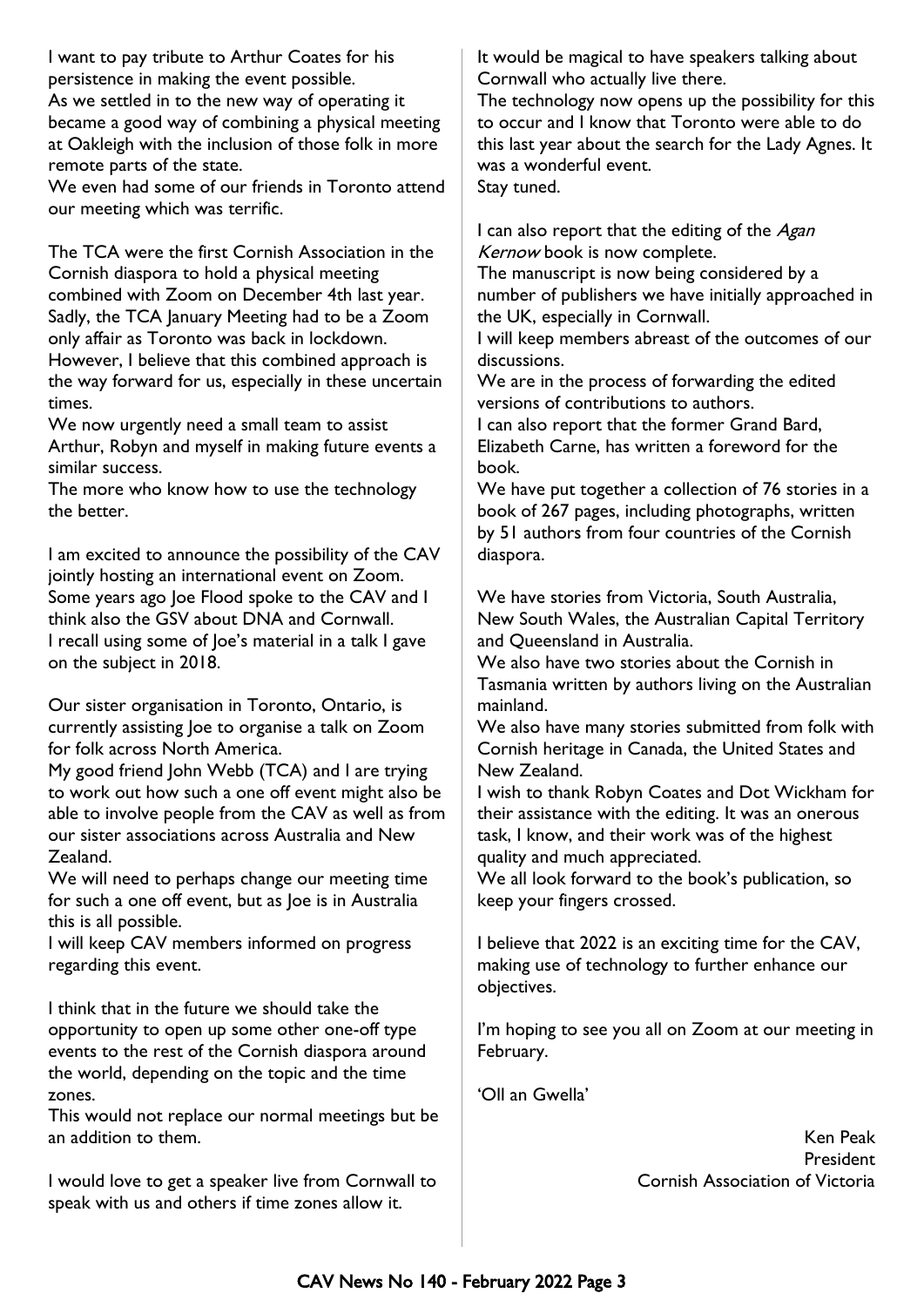#### Christmas Meeting

Before the extensive onset of the Omicron variant of COVID in Victoria, 20 members were able to gather on Saturday 11th December for a Pasty Lunch at our usual CAV meeting place - the Baptist Church in Oakleigh.

Special thanks to Beryl and Ted Curnow for collecting the pasties.

It was just so wonderful to see people in person and have a chat and learn of their news.

Luncheon was followed by our first Zoom meeting broadcast from Oakleigh and although there were a couple of technical mishaps along the way, it was very successful and enabled good interaction.

After a welcome in Cornish by our President Ken Peak and the singing of *Trelawney*, we caught up with some Cornish news from various sources and some CAV members' news.

Lauris Allen played the piano for some traditional carols and one Cornish Carol; we had a Quiz which was fun - the winner of which was John Webb from Toronto, Canada - and we had some time where those at Oakleigh could chat with those on Zoom.

Ken Peak and Brian Rollason had donated prizes for a Christmas Raffle - these were won by Neil Thomas, Ann Locke and Penny McGuire-White.



Liz, John and Val



Lauris and Beth



Ann and Neil with their Christmas goodies





**Felicity** 



Evelyn

Penny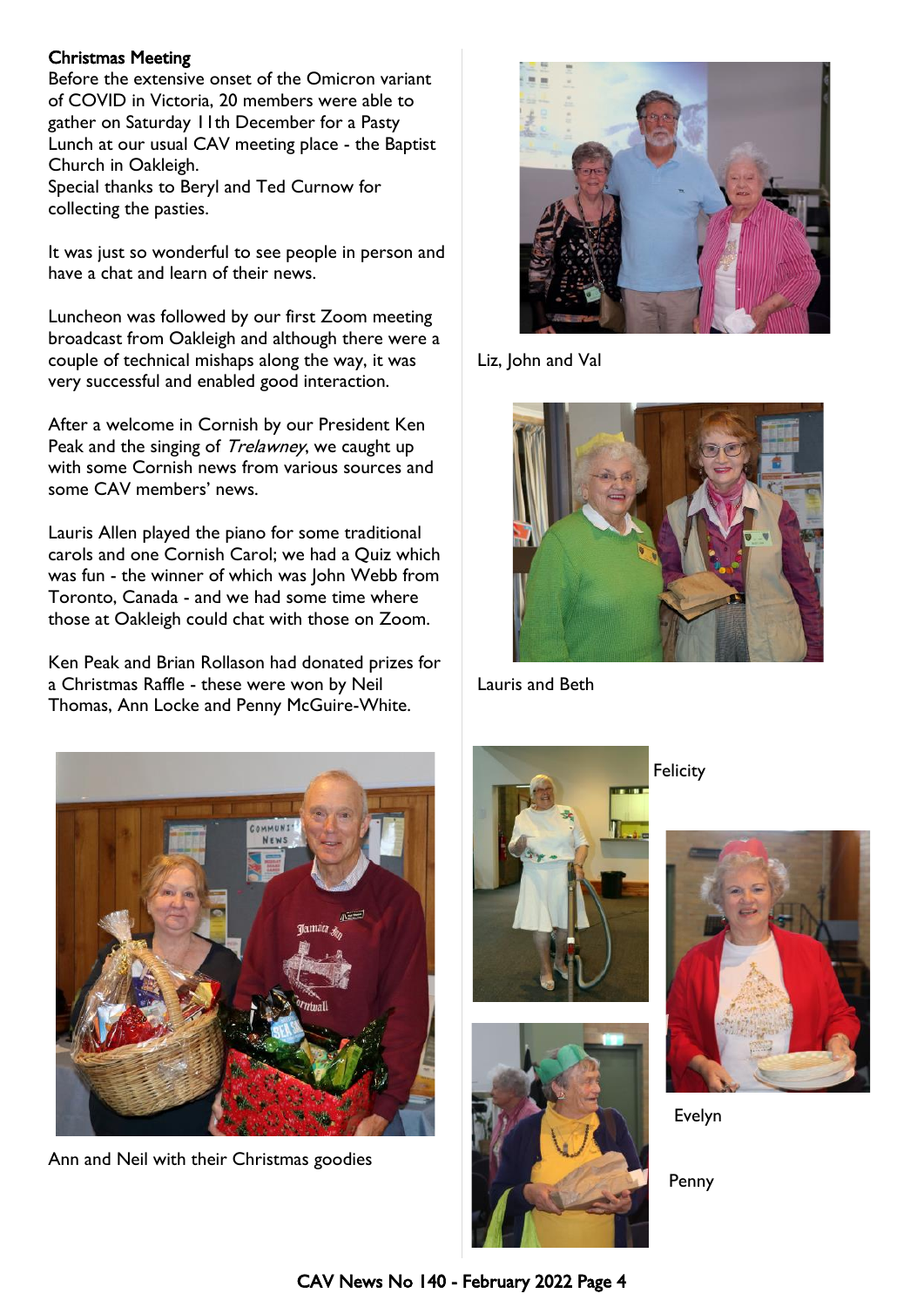## Cornish Fiction - Author - Liz Fenwick

I recently discovered Liz Fenwick an author who now lives in Cornwall after moving there from Dubai in 2015. Liz was born in the USA.

I read her last book first, The River Between Us.

Following the breakdown of her marriage, Theo bought a tumbledown cottage on the bank of the Tamar in Cornwall. After cleaning the house and updating appliances, she turned to the jungle of the garden. One night in the attic she found a bundle of old letters tied with



ribbon. They had been sent from the battlefields on France in World War One.

With the help of her new found friends and her relatives, Theo traced the source of the letters and discovered relationships not previously known.

There is much of historic interest in this book and Liz has spent much time researching historical facts.

I found this novel fascinating and read it well into the night as I could not put it down.

Since reading this I have read several others. \*One Cornish Summer.

Against the beauty of Cornwall a story of two women struggling with their past; one cannot remember hers, the other cannot forget. The story of Hebe and Lucy-aunt and niece.



#### \*Under a Cornish Sky.

Demi travels to her grandfather's cottage, after a breakup with her boyfriend and missing out on her dream job.

Victoria's husband has suddenly died and the reading of his will left behind some problems.



daughter of her husband causes issues.

The lives of these two women intertwine - can they find a way forward?

These are the only three Liz Fenwick's books I have read to date but I am looking forward to reading the others.

The Cornish countryside is beautifully described and her books include many historical facts.

I am unsure as to how she has written one book every year - an amazing achievement.

Her other books are \*The Path to The Sea \*The Returning Tide \* A Cornish Stranger \* A Cornish Affair \*The Cornish House And a novella - A Cornish Christmas Carol

Liz Fenwick is a gifted storyteller; her books are an absolute pleasure and pure escapism at the best. She also answers emails very quickly.

She had written that she was proof reading her next book, to be published in October 20222.

I emailed her saying I would not be alive in 20222 to read it.

Her reply, received within two hours, stated she had not drunk enough coffee!

She now writes a book every eighteen months as the historical facts need more time to research Liz's website is: [www.lizfenwick.com](http://www.lizfenwick.com)

Di Christensen



#### Leggo's Authentica - Italian or otherwise?

All the Leggo's advertising would have you believe that Leggo's is Italian with its Italian Nonna serving mouth watering Italian food to her large, extended family.

The Leggo's company is owned by American Company Simplot and its website states: Leggo's is steeped in fine Italian cooking traditions and has been part of the Australian culinary landscape since 1894.

Since its beginnings Leggo's has been famous for its rich flavoursome sauces that form the heart of great cooking. Leggo's has always been made from the finest ingredients and this is as true today as it was over 100 years ago.

However, Leggo is very much a Cornish name,

common in the towns of St Ives and Penzance.

The Leggo Company actually started business in Bendigo.



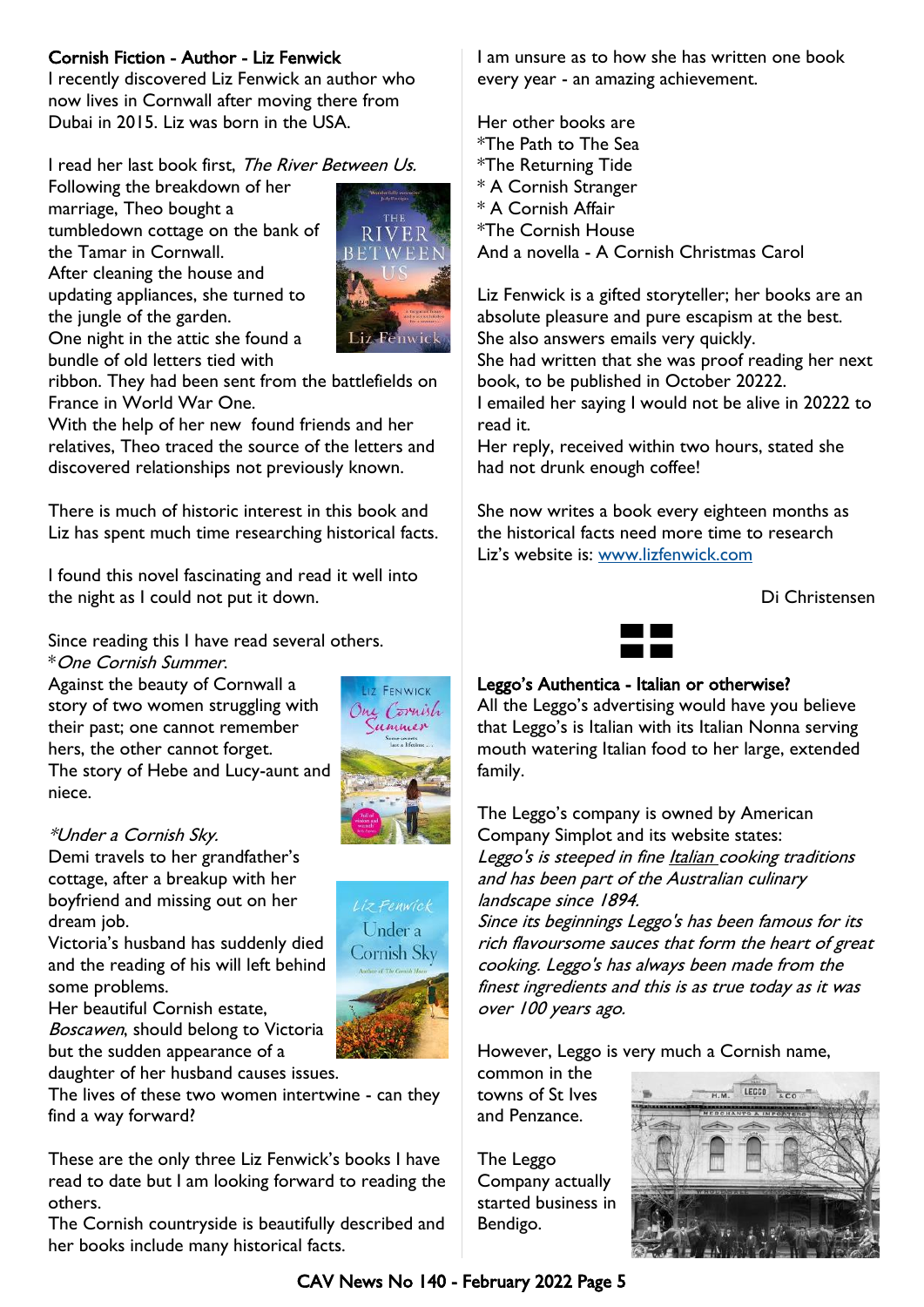## Henry Madren Leggo (1869–1938) and Arthur Victor Leggo (1875-1942)

Henry Madren Leggo (1869-1938), merchant and manufacturer, and Arthur Victor Leggo (1875-1942), metallurgist and merchant, were born on 28th February 1869 and 19th December 1875 at Eaglehawk, Victoria, the ninth and eleventh children of William Leggo (d.1879), goldminer, and his wife Elizabeth Jane, née Rowe, both of Cornwall.

Henry was educated at Eaglehawk State School and at Slade's private school.

In 1882 he became a clerk with Frederick Rickards, Bendigo grocery distributor.

Henry was admitted to partnership in 1891 and in the mid-1890s purchased Rickards's interest.

Trading as H. M. Leggo & Co., with premises among the largest in Bendigo, he manufactured grocers' sundries and bought a coffee, tea and spice business. Large purchases of flour and vegetables for the making of pickles and sauces stimulated the regional market through Leggo's resident buyers. The output of the salt lakes in Victoria's northern districts was absorbed in the production of cooking and rock salt.

On 5th March 1890 he had married Edith Susan, daughter of Thomas Edwards, a Cornish proprietor of pyrites works at Bendigo and Ballarat.

By the early 1900s, the company was one of Victoria's foremost wholesale and manufacturing concerns.

Leggo closed his coffee business to concentrate on the manufacture of a range of products including condiments, preserves and canned foods. He developed an export trade, formed a limited company in 1918, mainly a family concern, and progressively transferred processing operations to Abbotsford in Melbourne.

Living in Bendigo, Leggo had substantial investments in and was a director of several gold-mining companies.

He was involved in local organizations as a keen bowler, clubman, football enthusiast, Freemason and trustee of the Forest Street Methodist Church.

Henry died on 1st September 1938 during a business trip to Melbourne and was buried in Bendigo cemetery. His wife predeceased him by three months and he was survived by a son and four daughters.

Arthur Victor Leggo was educated at King's College, Melbourne, and the Ballarat School of Mines.

In 1892 he was appointed an assayer with Thomas Edwards's Ballarat metallurgical works. He became manager in 1896 and subsequently acquired an interest.

In 1906 Leggo left the firm after a bitter legal battle instituted by Edwards over profit-sharing and disputed partnership.

As A. Victor Leggo & Co. he operated a plant at Spotswood, Melbourne, for three years before establishing a metal-refining works at Bendigo in 1909, and the Victor Leggo Chemical Co. in 1913 at Yarraville as well as an organization to market his products. The head office was in Melbourne with branches in Sydney and Brisbane.

Leggo invented and patented the 'Leggo' ore roasting furnace, and during World War I pioneered the manufacture of previously imported chemicals and raw materials essential to the munitions industry.

In the 1920s he claimed to be the largest producer of arsenic in the Southern Hemisphere. His company supplied chemicals for the leather, wool and rubber industries, and seed wheat pickles, sheep dip, rabbit poison, pest sprays and weed-killers to primary producers. He also had an agency for cosmetics and toiletries.

Leggo was a director of Bendigo mining companies. A founder, sometime treasurer and a vice-president (1919-33) of the Australian Industries Protection League, he was a member of clubs in Ballarat, Bendigo and Melbourne, and an associate and member respectively of the London and Australasian Institutes of Mining and Metallurgy.

On 23rd February 1916, Leggo married Ruby Gertrude Crawford at Bendigo.

He died suddenly of coronary vascular disease on 21st September 1942 at his home in St Kilda Road, Melbourne, and was cremated. His wife and two daughters survived him.

#### **Citation details**

John Lack, 'Leggo, Henry Madren (1869–1938)', Australian Dictionary of Biography, National Centre of Biography, Australian National University, [https://adb.anu.edu.au/](https://adb.anu.edu.au/biography/leggo-henry-madren-7161/text12369) [biography/leggo-henry-madren-7161/text12369,](https://adb.anu.edu.au/biography/leggo-henry-madren-7161/text12369) published first in hardcopy 1986, accessed online 20 January 2022.

This article was published in hardcopy in Australian Dictionary of Biography, Volume 10, (Melbourne University Press), 1986 View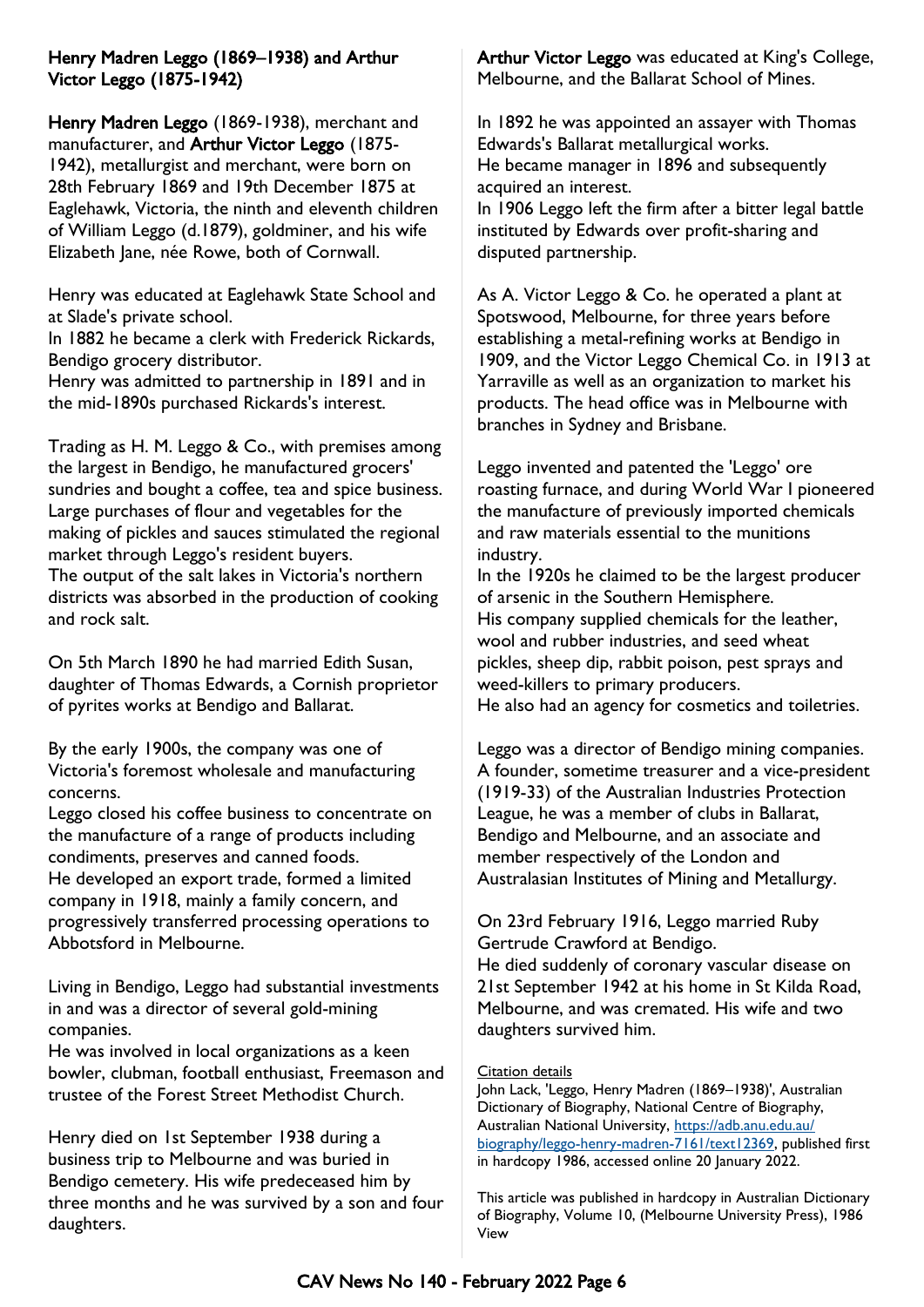## A Cornish Victorian - Josiah Jenkin

Josiah Jenkin was born 1847 in Constantine, Cornwall, the son of William Jenkin and Loveday Stephens.

He died 1922 in East Brunswick aged 75 years. He married (1) in 1874 to Mary Jane nee Brooks. Children born to this couple were: Joseph Josiah (1875 Brunswick-); Margaret Ann (1877 Brunswick-); Ethel Jane (1879 Brunswick-); Alice Ann (1881-1889); William Brooks (1883-1964); John Henry Stephen (c1885-1948); Margaret Broadbent (1887-); James Garfield (1891-1891); Alma Mary (1892-); Hazel Lucy (1895-1895); and Frederick Thomas (1896-1964). His wife Mary Jane died 1913 in Brunswick East aged 57 years.

Josiah remarried 1916 in Victoria to widow Elizabeth Ann Nankervis.

She was born Elizabeth Ann Stephens the daughter of James Stephens and Ann nee Harvey.

Elizabeth Ann died 1928 in Melbourne.

She had been married previously to Henry Nankervis and they had two sons born to them – Richard James and Stephen.

Jenkin, described as a 'gentleman', owned a total of seven houses on the north side of Edward Street, Brunswick, which were all adjacent to one another and close to his own residence and his blacksmith's forge.

He was an elder of the local Church of Christ congregation.

Additional information about Josiah can be found at the following site: [https://www.moreland.vic.gov.au/](https://www.moreland.vic.gov.au/globalassets/areas/strategic-planning/brunswick-183-187-edward-street-citatioin.pdf) [globalassets/areas/strategic-planning/brunswick-183-](https://www.moreland.vic.gov.au/globalassets/areas/strategic-planning/brunswick-183-187-edward-street-citatioin.pdf) [187-edward-street-citatioin.pdf](https://www.moreland.vic.gov.au/globalassets/areas/strategic-planning/brunswick-183-187-edward-street-citatioin.pdf)



## Leanne Lloyd

## Church of St Nonna



This church located on the north-eastern edge of Bodmin Moor at Altarnun (the Altar of the Nun). Altarnun is located just off the A30, about 14 kilometres south west of Launceston.

The church of St Nonna is also known as the Cathedral of the Moors.

In Cornish and Welsh traditions, St Nonna was the mother of the Welsh Saint, David. Supposedly St Nonna left Wales around 527 as a

missionary and passed through Cornwall on her way to Europe.

There is a Celtic Cross in the Churchyard dating from the 6th Century.

None of St Nonna's original building remains and although the Normans built a church in the  $12<sup>th</sup>$ Century it no longer exists.





However the doorway shown above is perhaps part of the Norman Church.

The font, with its faces on each corner, may date from the12th century and could be Norman.



## CAV News No 140 - February 2022 Page 7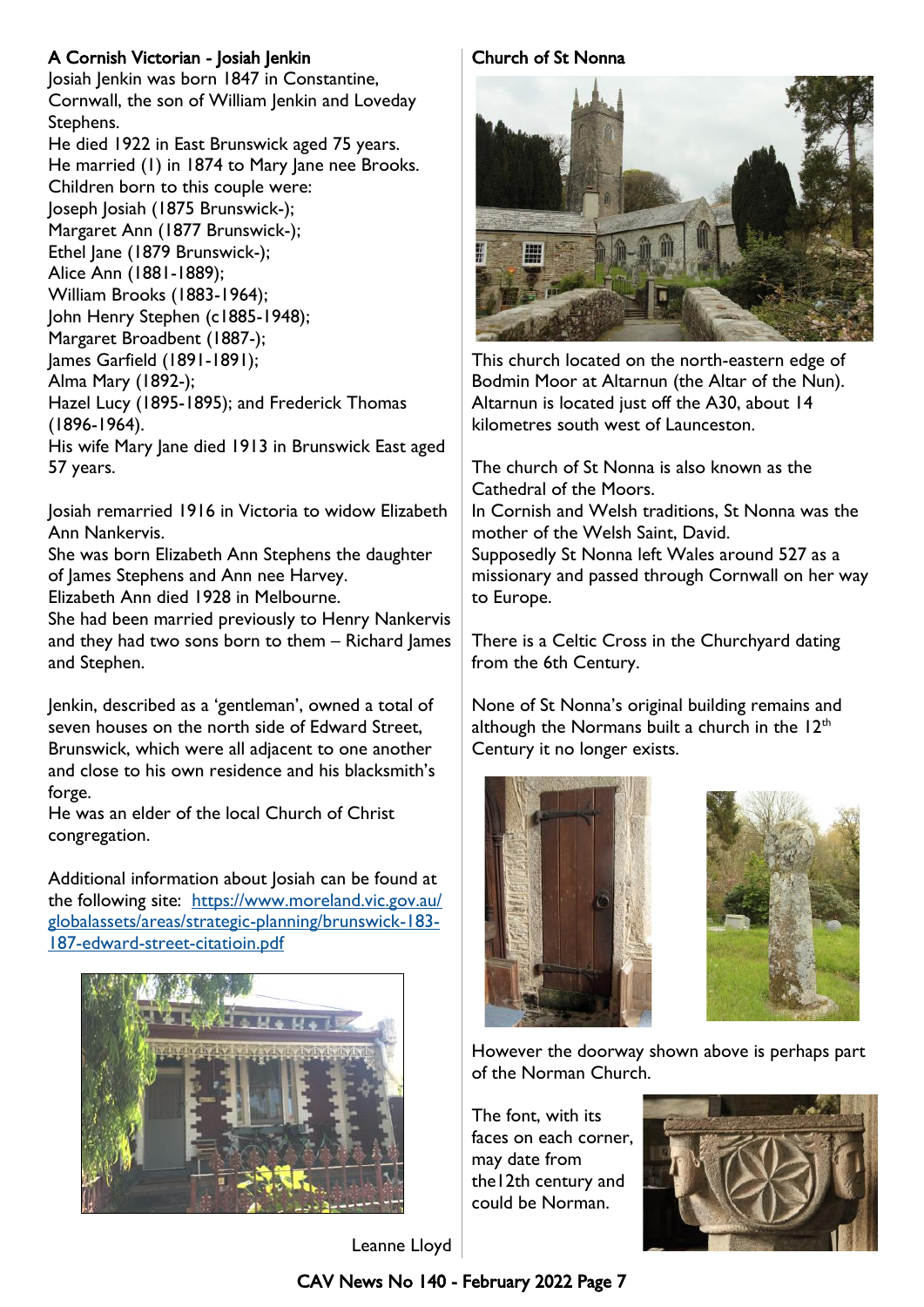The present church dates from the early  $15<sup>th</sup>$ Century and is made from moor stone – cut from granite lying on the moor.

The wood for the church, according to local tradition, comes from the mansion of the Trelawney family who left the area in the  $15<sup>th</sup>$  century.

According to the English Heritage register, the church was restored in 1867 by E Sedding.





An interesting feature of this church is the carved bench ends.

There are 79 bench ends which were carved between 1510 and 1530 and they are attributed to one man, Robart Daye – who on the end of one of the benches has carved that he created the work. The carvings depict both Christian symbols and medieval folk and art work.



Buried in the grounds is Digory Isbell in whose cottage John Wesley stayed and preached at Trewint (which is just down the road from Altarnun)

#### Trewint and Digory Isbell

On one of John Wesley's early visits to Cornwall, in 1743, he and his two itinerant preachers, John Nelson and John Downes, faced great hardship in travelling on the six day journey from London, being forced to share one horse - riding and walking.

Wesley sent the two men ahead to look for refreshment and they came across Trewint cottage owned by stonemason, Digory Isbell.



He wasn't at home but his wife Elizabeth offered them both hospitality and also hay for their horse. When they were leaving, they offered payment which she refused and they offered extempore prayer. This was something she had never seen before.

A few weeks later they both returned – this time with John Wesley.

Supposedly three hundred people came to hear Wesley preach and Digory Isbell was inspired to build an extension on his house for the use of John Wesley and his preachers whenever they visited Cornwall.





The cottage was restored in 1950 and is now a museum.

Robyn Coates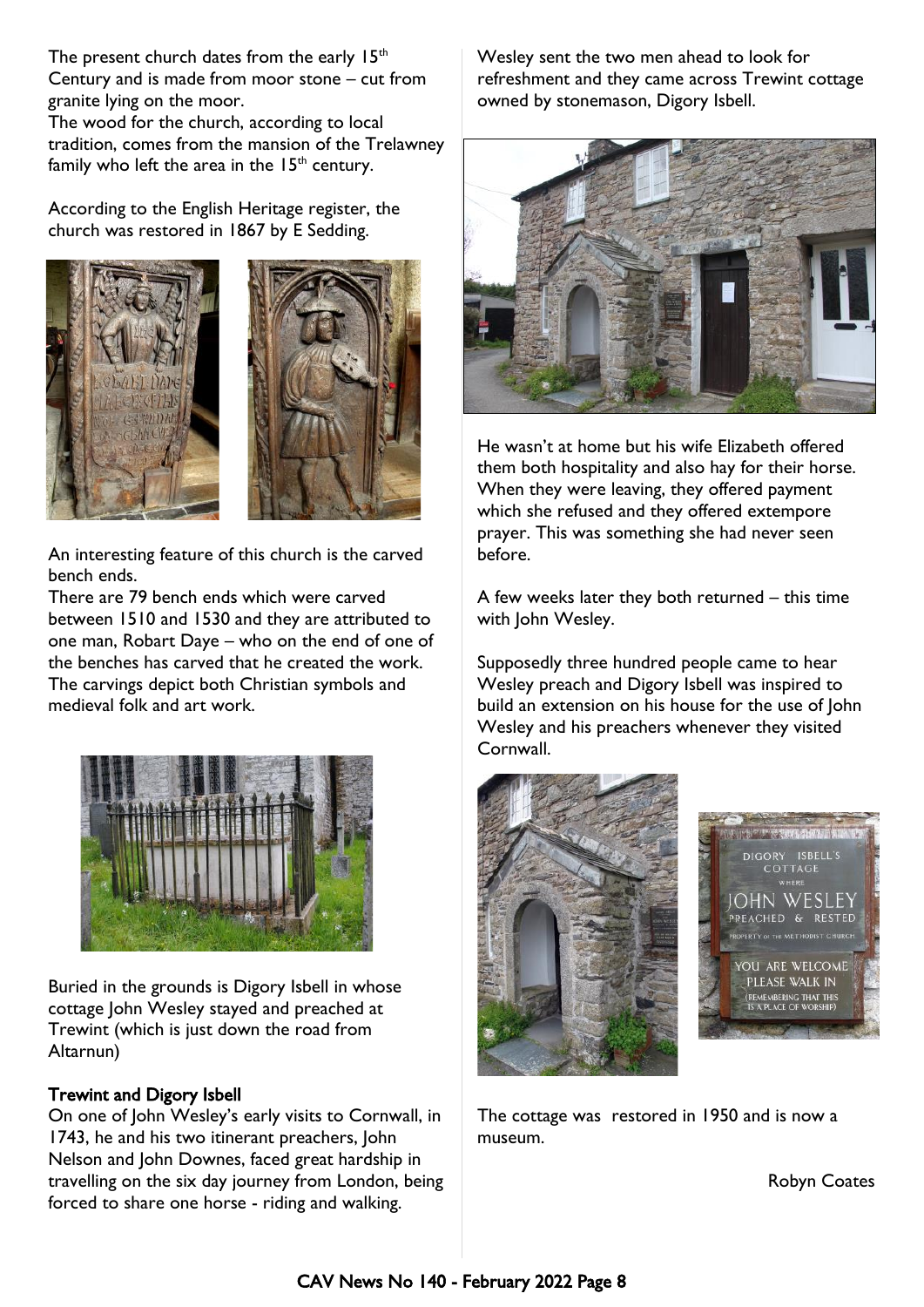## Cornish born Victorian - John Christian Symons

Born on 24th January 1821 in Lower Street, St Columb, Cornwall the son of Mark Symons, yeoman farmer and his wife Ann nee Christian, John was christened on 2nd March 1821 in St Columb. (St Columb is about 10 kms east of Newquay)



He was a Wesleyan local preacher and an apprentice at the drapery firm of G. Hitchcock & Co. in London in 1844 when fourteen employees formed the first Young Men's Christian Association; he was elected secretary.

John arrived in Melbourne on 9th November 1846 aboard "Maitland" from London.

He acted as a religious instructor to convict exiles on the voyage out.

He returned to Cornwall where he was married, on 6th July 1847, in the Wesleyan Chapel, Truro to Matilda nee Hodgson, the daughter of William Hodgson and his wife Margaret nee Hugo.

He returned to Melbourne in January 1848 and entered the Ministry in 1849. (he had been nominated for the ministry at a Melbourne Circuit Quarterly Meeting in July 1847, and was later approved by the British Conference.) His first appointment was to Kapunda in South Australia.

## Children

James Osler born 1849 in Kapunda, South Australia and Samuel born 1852 in South Australia.

The family returned to Victoria from South Australia in 1852 and lived on the goldfields for a time before returning to Melbourne.

Later he spent time in Beechworth, Geelong, Carisbrook, Maryborough and Amherst.

John died on 14th February 1894 in Glenferrie Road, Hawthorn and was buried on 16th February 1894 in the Melbourne General Cemetery.

His wife Matilda died 1904 in Hawthorn.



## From the papers:

Ovens and Murray Advertiser 17 February 1894 The many friends of the Rev. John Christian Symons in Beechworth and elsewhere, will regret to learn that his recovery from the severe illness from which he has long been suffering is considered hopeless. The reverend gentleman was connected with the religious life of Beechworth in the very early days, being its first Protestant Minister, close upon forty years ago, a position in which he gained universal respect by the earnestness and zeal displayed by him, not only in relation to the members of his own denomination, but in every matter tending to assist the religious, moral or social welfare of the town.

Before coming to Beechworth the Rev. J. C. Symons was a minister in South Australia.

He then transferred himself to Castlemaine where he took part in the erection on Wesley Hill of the first church established on the Victorian gold fields. His life altogether has been an energetic one, and there are few in Victoria who have done more to help the cause of religion.

He has latterly been on the supernumerary list and has devoted himself to the book department of his church.

There are none who know him who will not regret that his illness is of such a nature as to preclude all hope of recovery.

And we are sure there is not one who does not feel that he has not earned the reward which is waiting him.

Ovens and Murray Advertiser, 17 February 1894 The death of the Rev. J. C. Symons took place on Wednesday, as was anticipated, and whilst the loss sustained by the church of which he was so devoted and worthy a member will be greatly felt and deeply, there will be compensating reflection that after nearly half a century of unremitting labor he has earned the rest and the reward which follow a career of arduous toil in the service of the Creator. The reverend gentleman was in his 74th year. The funeral took place yesterday (Friday) afternoon, moving from Wesley Church, where a short service was held, to the place of interment, the Melbourne General Cemetery.

The Age, Saturday 17 February 1894, page 8 The remains of the Rev. J. Symons, acting president of the Australian Wesleyan Conference, and founder of the Young Men's Christian Association, were interred yesterday in the Melbourne General Cemetery.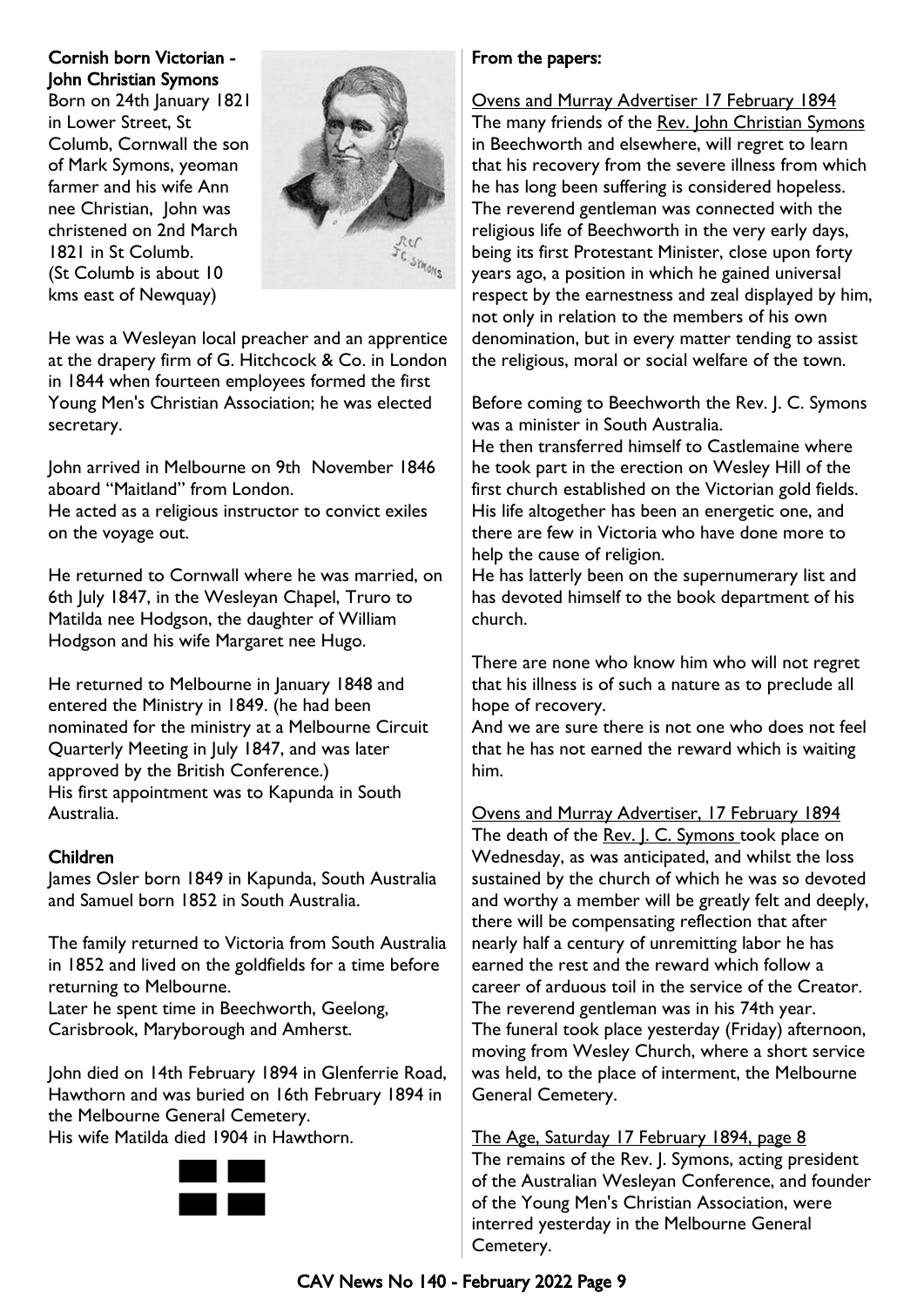The funeral left the deceased's residence, Glenferrie - road, at 2 o'clock, and proceeded to the Wesley Church, Lonsdale-Street, where a service was conducted by the Revs. Dyson, Wells and Quick. The cortege then resumed its course to the place of interment.

There was a very large attendance, and the donations of flowers were profuse.

The pall bearers were the Revs. J. Watsford, D. Danniel. S. Williams, and Messrs. E. John, J. Johns, J. Callaghan, S. G. King, J. Jamieson and Dr. Cutts. The funeral was conducted by Mr. H. King, undertaker, of Richmond,

#### The Age, Melbourne 21 February 1894

In a paragraph which appeared in our columns on Saturday last it was stated that the late Rev. J. C. Symons was the founder of the Young Men's Christian Association.

We are requested by the family of the deceased gentleman to state that he did not claim to be the founder of the association.

He claimed, however, to have been one of the founders.

He was one of the first secretaries.

He drafted the resolutions which were considered at the meeting of young men who met in London half a century ago.

The result of that meeting was the formation of the society, which grew into the London Young Men's Christian Association, the germ out of which have sprung the Young Men's Christian Associations of the world.

Leanne Lloyd



Australian Celtic Festival - 28th April to 1st May Every year thousands of visitors head to Glen Innes for the Australian Celtic Festival. They are attracted by the unique Celtic experience that is the 4-day event of the Australian Celtic Festival, the incredible entertainment, and the opportunity to enjoy our famous country hospitality. The Festival attracts clans, cultural groups, dancers, and performers from around the world. Visitors experience Celtic music, performances, and dance at the four stages at the Festival's main venue, the

Australian Standing Stones, and in many venues around town.

The four-day Festival features entertainment that includes a street parade, kirking of the Tartan, massed pipe bands, a re-enactment village, buskers, workshops, yard dog trials, children's entertainment, a fun run, dancing, flag-raising ceremonies, poet breakfasts, market stalls, and Celtic foods.

Each year the Festival celebrates one of the Celtic nations. The 2022 Festival will honour Brittany, Cornwall and Wales and will run from Thursday 28th April to 1st May 2022.

For further details head to the Australian Celtic Festival's website:

<https://www.australiancelticfestival.com/>

or follow their Facebook page: Australian Celtic Festival.

Book sooner rather than later for the Australian Celtic Festival at Glen Innes is booked out every year.

#### Gorsedh Kernow announces host town for 2022

Gorsedh Kernow and Hayle Town Council are pleased to announce that Hayle will be the host town for the Esedhvos and Gorsedh ceremony in September 2022

"On behalf of the bards of Gorsedh Kernow, we are excited and delighted that the Gorsedh is coming to Hayle, the place where so many of our early saints first arrived in Cornwall" said Grand Bard Mab Stenak Veur, Pol Hodge. "On a personal note, we used to go on holiday to Hayle even though we lived at Troon and I have many happy memories of it. We hope that many bards and indeed many visitors from all over Cornwall will take this opportunity to enjoy the Esedhvos and to sample all the great history, scenery, and culture that Hayle has to offer."

At a recent meeting, Hayle Town Council supported the visit of the Gorsedh to Hayle in 2022. Mayor of Hayle Cllr Steve Benny said, "Gorsedh Kernow last visited Hayle in 1999 and that visit is still remembered by many people. This visit will coincide with the lead-up to the celebration of the centenary of Hayle Old Cornwall Society and we look forward to working with Gorsedh Kernow and the community in Hayle to make this Gorsedh one to be remembered"

A local committee is being formed which will work to organise the event. The Gorsedh ceremony takes place on the first Saturday of September and is preceded by the Esedhvos Kernow, a celebration of Cornish culture and of the host town.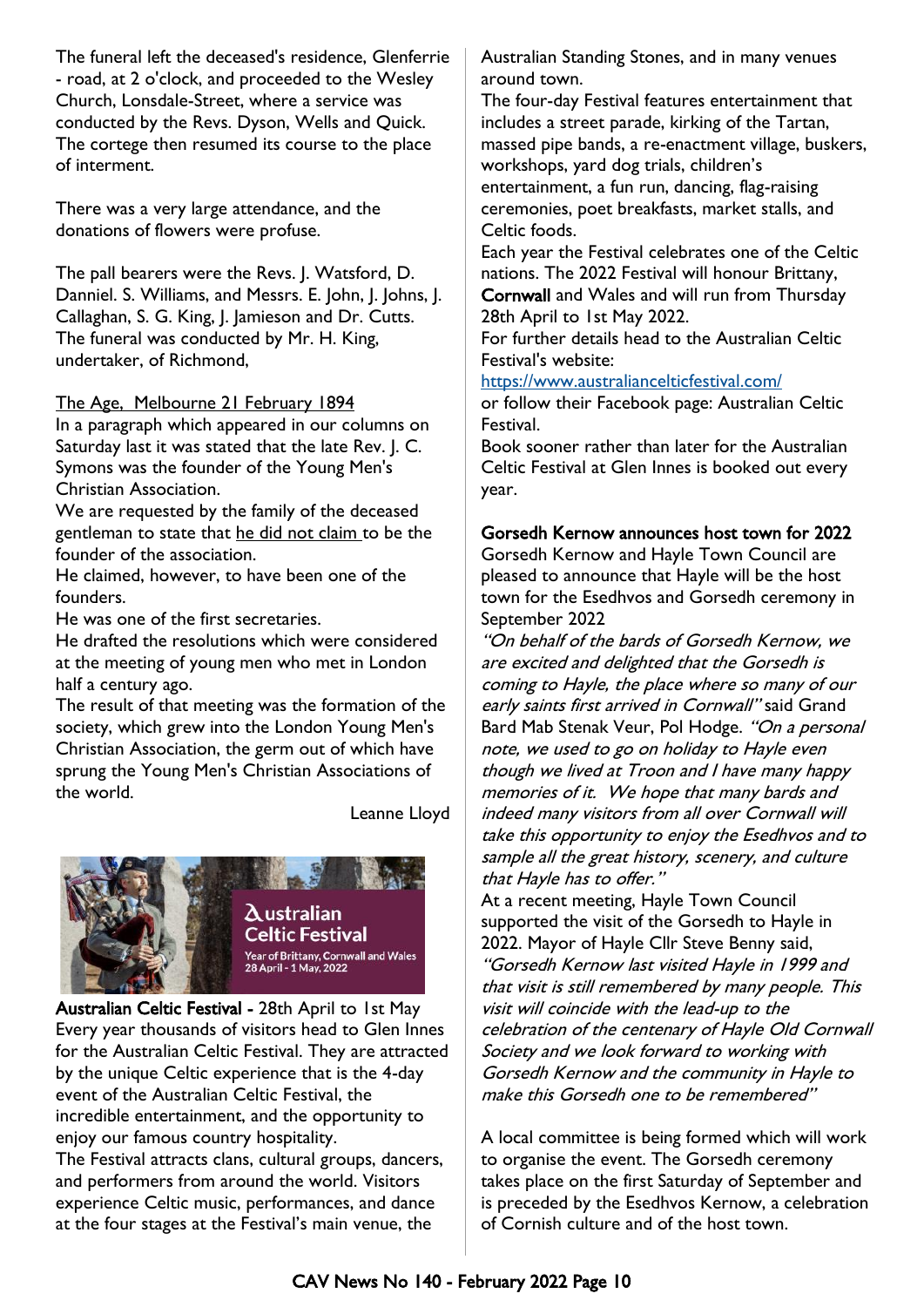## **Country Cousin News**

#### Ballarat

Nineteen friends gathered for a Christmas meal at Barklys restaurant on Saturday 4th December. As this was the first 'in person' meeting for sometime, the AGM was held, it having been cancelled on several occasions. Chairperson - Keith Lanyon Vice-Chairperson - Wendy Benoit Secretary - Lorice Jenkin Treasurer - Jim Hocking Committee Members - Di Christensen, Robyn Coates, Bev Hocking.

It is with sadness that we record the recent deaths of two former members from the Ballarat Branch - Hazel Luke (1931-2021) and Jeff Menhennet (1935- 2021)

Our loving sympathy is extended to their families and friends.

The next meeting will be held on Saturday 5th February and this will be a 'Bring a Cornish Treasure' or a special family treasure.

## Saturday 5th March 2022 - St Piran's Day

Due to the uncertainty of COVID restrictions, this year the Ballarat Group is holding a smaller celebration for St Piran's Day at the Skipton Street Uniting Church Hall.

All members are welcome to attend.

A pasty lunch will be served at 12.15 pm and after lunch we will have a speaker, Julia Walsh, who will share information about her ancestor Henry Richards Caselli, an architect responsible for many of Ballarat's fine buildings.

Pasties will be \$8 and will need to be pre-ordered by Friday 25th February.

If you have dietary restrictions please let Robyn Coates know when you order. [0419 551 320 or [robyncoates@hotmail.com\]](mailto:robyncoates@hotmail.com)

You will need to check in with either a QR code or by writing your name and contact details on a supplied list as well as recording your attendance as you would normally.

Please wear a mask.

Under normal conditions, the group meets on the first Saturday of the even months at Skipton Street Uniting Church Hall at 2.00 pm.

## Geelong Branch Report.

For the November meeting, despite having limited numbers allowed to attend because of COVID restrictions, Geelong Branch members and several guests enjoyed a High Tea at our normal meeting venue.

A toast was proposed to the Cornish Diaspora by Bob Congdon.

Bob was born at Gawler in South Australia and has Cornish ancestors who were copper miners. He spoke of the Brythonic language which connects the Cornish, Welsh and Breton languages. Liz Kraus who was also born in South Australia responded to the toast and spoke about her Cornish ancestors wading ashore at Port Adelaide and

settling in Adelaide.

The guest speaker was Neil Thomas who spoke about a distant Cornish cousin, James Martin, who ended up employing over 700 people at his engineering business at Gawler, primarily making steam locomotives.

A High Tea followed with Ruth Taylor supplying the sponge cake and slices.

A very pleasant afternoon was had by all.

Our regular branch meetings are held at the Uniting Church, Ormond Road, East Geelong at 1.30pm on the third Wednesday of the odd months. Visitors and guests welcome.

> Neil Thomas Chairman Geelong Branch of the CAV



## Some Corny Pirate Jokes

What did the ocean say to the pirate? Nothing, it just waved.



Why don't pirates shower before they walk the plank?

Because they'll just wash up on shore later.

What happened when Bluebeard fell overboard in the Red Sea?

He got marooned.

How much does it cost a pirate to get his ears pierced?

About a buck an ear.

How do pirates know that they are pirates? They think, therefore they arrr.

Why is pirating so addictive? They say once ye lose yer first hand, ye get hooked.

Robyn Coates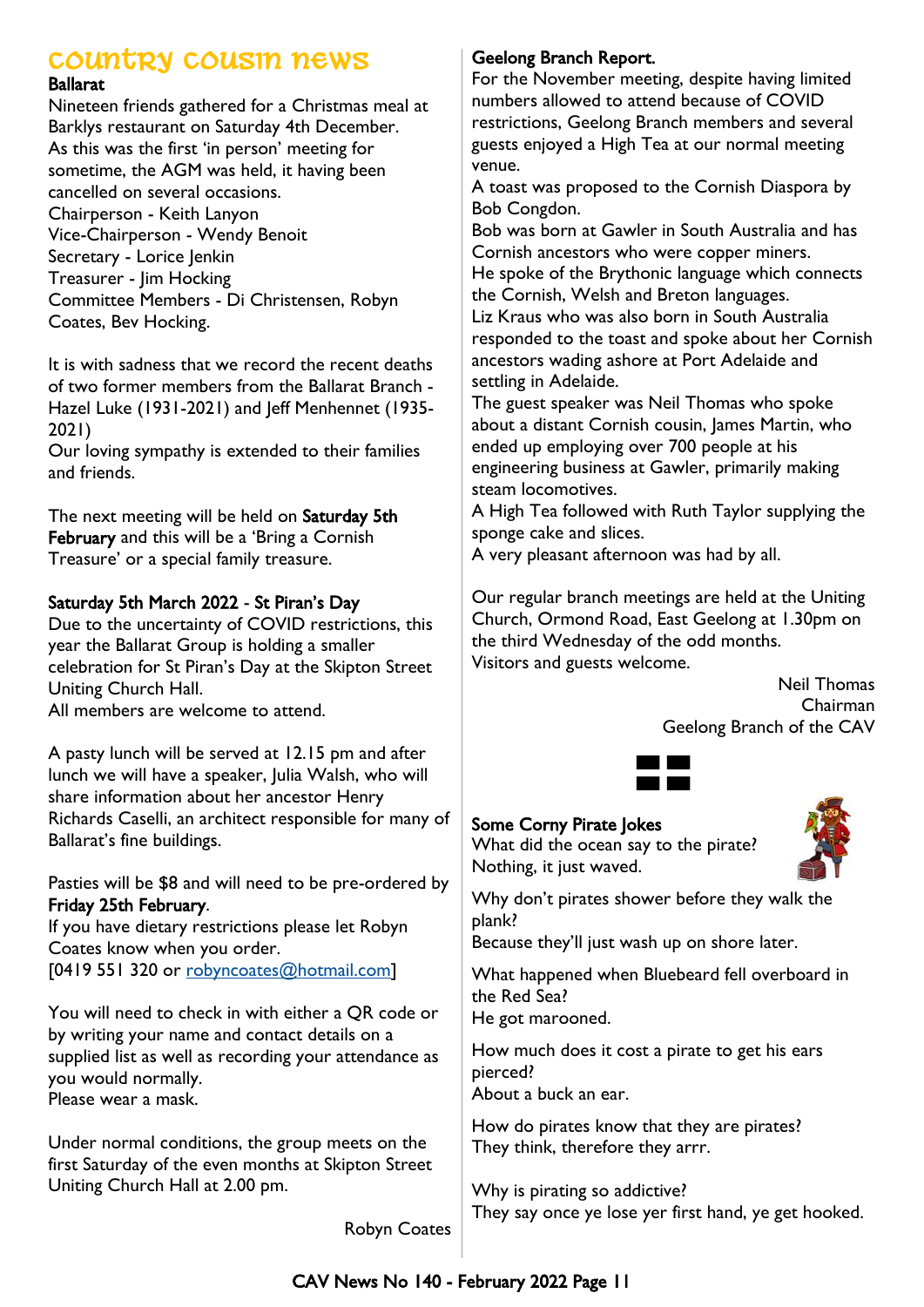## Cemetery Icons

In searching for my ancestors' graves, in the small Natimuk cemetery (about 24 kilometres due west from Horsham), I couldn't help but notice how ornate some of the grave monuments were, given that the cemetery was in such an isolated area. The cemetery is located several miles from Natimuk and not all that far from Lake Natimuk, and has Mt Arapiles as a background.

It took me by surprise that people had erected such elaborate, marble memorials to their loved ones. On closer inspection, I was delighted to see on the base of some of these, the name of the stone mason – A Pfennig – Natimuk - my great grandfather.



The Pfennig family had travelled from the Hartz mountain area near Hannover in Germany, had worked at the mines in Burra and then settled in the Hahndorf area of SA.

As he was the only member of the Pfennig family to leave the Hahndorf district, Adolf probably made the long overland journey with a number of other German families, including the family of his wife to be Anna Speher, who are known to have arrived from Hahndorf about that time, settling on the banks of Lake Natimuk, where there was a good supply of fresh water.

Adolph was a skilled craftsman; he had completed an apprenticeship at a Monumental Marble Works in Hahndorf and he was also a competent coach painter and trimmer.

Although I had visited many cemeteries and seen various elaborate monuments, I suppose I had never thought much about the meaning or importance of the memorials found in cemeteries.

Most of my relatives' graves had plain headstones some larger than others but in the main quite simple. It probably was an indication of the financial status of the family at the time of the death of their loved one.

However on seeing the monuments that my greatgrandfather had erected and taking a few photos, I was keen to discover more.

What was the significance of some of these wonderful designs and sculptures? This is where the internet is such a valuable tool. I soon discovered that 'cemetery iconology' is a topic that seems to interest many people. In some areas one could even attend workshops to learn more.

I include some of the descriptions here.

#### **Anchor**

Early Christians used the anchor as a disguised cross, and as a marker to guide the way to secret meeting places also a Christian symbol of hope. It can also be an occupational symbol in sea-faring communities or the attribute of Saint Nicholas, patron saint of

seamen who symbolized hope and steadfastness.

#### Angels

The agent of God, often pointing towards heaven; guardians of the dead.

#### **Butterfly**

New life - derived from the three stages of the life of the butterfly-the caterpillar, the chrysalis, and the butterfly. The three stages are symbols of life, death and resurrection. The soul.

#### Circle, ring, wreath

Continuity and eternal life

#### **Cross**



Usually mounted on three steps, signifying 'faith, hope and charity'.

#### Daisy Innocence of child.

#### Dog

Dogs often appear at the feet of medieval women, signifying the loyalty and inferior place of each in the chivalric order.

Modern dogs only imply that the master was worth loving.

#### Dove

The little bird appears in both Christian and Jewish cemeteries, representing some of the same things and some different things in each.

Christians usually see the dove (which makes its first Biblical appearance in Genesis carrying an olive



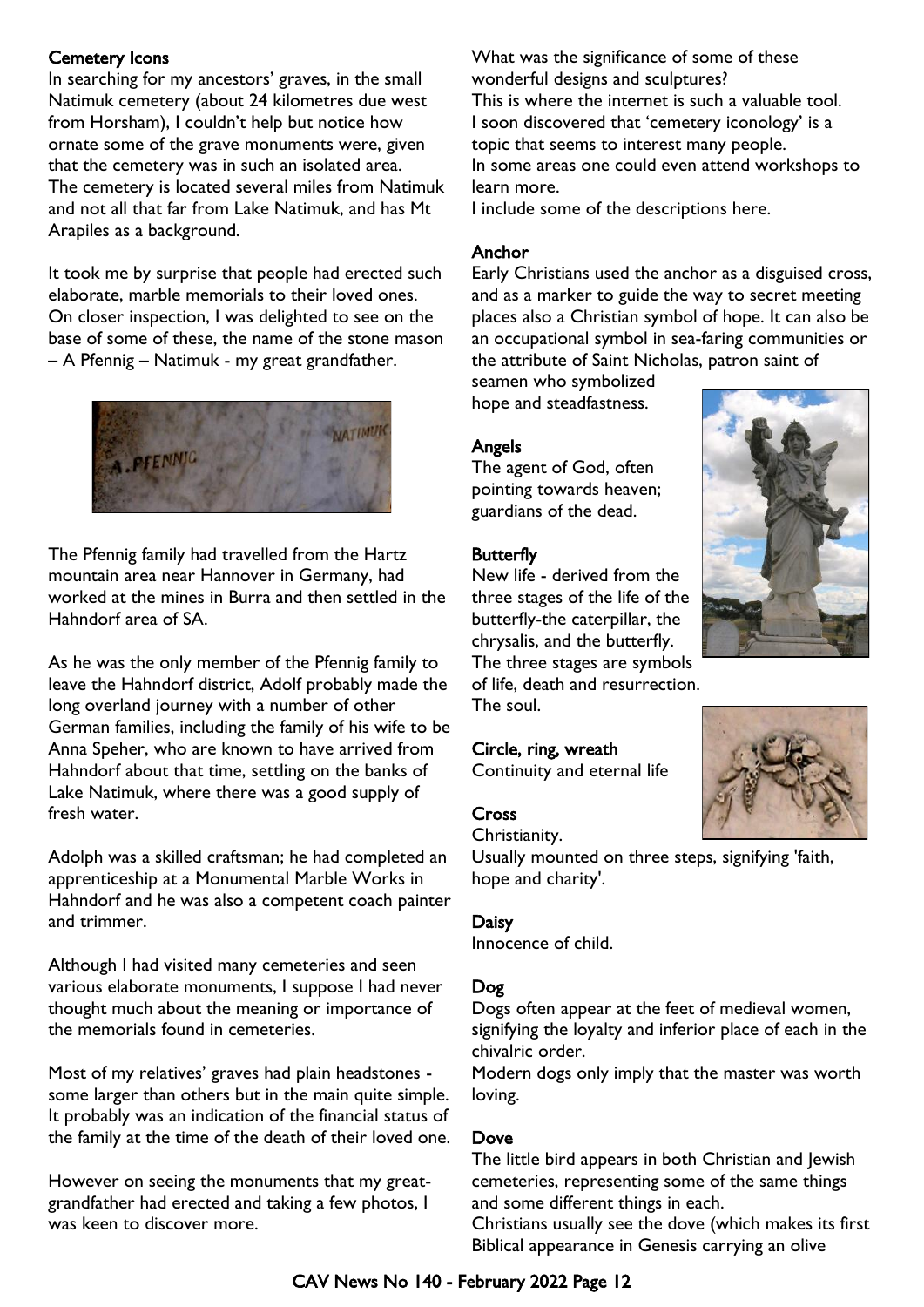branch for Noah) as the Holy Spirit.

Jewish people interpret the dove as a peace symbol. The biblical allusion to the dove also suggests a connectedness with the earth and its color, white, represents for Europeans, purity and spirituality.

## Fern

Sorrow; sincerity; humility; solitude

## **Heart**

Stylized hearts stand for the affection of the living for the dead. Two joined hearts on a stone mark a marriage.



## Holly

People used to believe that holly bushes protected tombs and other monuments from lightning strikes.

## Lamb

Usually marks the grave of a child. The lamb always stands for innocence. The Lamb of God, meaning Jesus.

## Lily

Chastity, innocence and purity. A favored funeral flower of the Victorians. The use of lilies at funerals symbolizes the restored innocence of the soul at death.

## Lion

Symbolizes the power of God and guards the tomb against evil spirits. Like other guardians, the lion's watch is as eternal as the stone of which it is depicted. The lion also recalls the courage and determination of the souls, which they guard.

## Oak tree

Hospitality, stability, strength, honor, eternity, endurance, liberty. It is believed to have been the tree from which Jesus Christ's cross was made. In smaller pioneer cemeteries, it is common to place children's graves near oak trees. The oak tree was the tree of life in pre-Christian times. The Druids worshipped the oak. The oak, oak leaves and acorn can stand for power, authority or victory.

## Rose

Love, beauty, hope, unfailing love.

A red rose symbolizes martyrdom and a white rose symbolizes purity and virginity.

Whether the rose is a bud, flower or somewhere in between indicates how old the person was at the

## time of death:

Just a bud - normally a child 12 or under Partial bloom - normally a teenager Full bloom - normally in early/mid twenties. The deceased died in the prime of life Rosebud, broken - life cut short, usually found with a young person's grave

## Scroll

A symbol of life and time.

## Torch

Until the church banned such things, most people were buried at night. Torches furnished the light which both allowed the gravediggers to see and the bearers to scare off evil spirits and nocturnal scavengers.

Lit, the torch signifies life. It can also stand for living memory and eternal life (e.g. an eternal flame).

Extinguished, it stands for death.

## Urn

Mortality, often with a cloth drape, symbolizing the curtain between life and death

## **Wheat**

Wheat, like barley, was associated with the Egyptian cult of Osiris. The death of a grain crop is followed,



after a period of stillness, by the re-sowing and germination of the seeds. Though no corpses have produced new people, tombstone carvers still employ the ear of wheat as a symbol of rebirth.

**Wreath** Victory in death



Robyn Coates

Originally published in the Ballarat Newsletter March/April 2012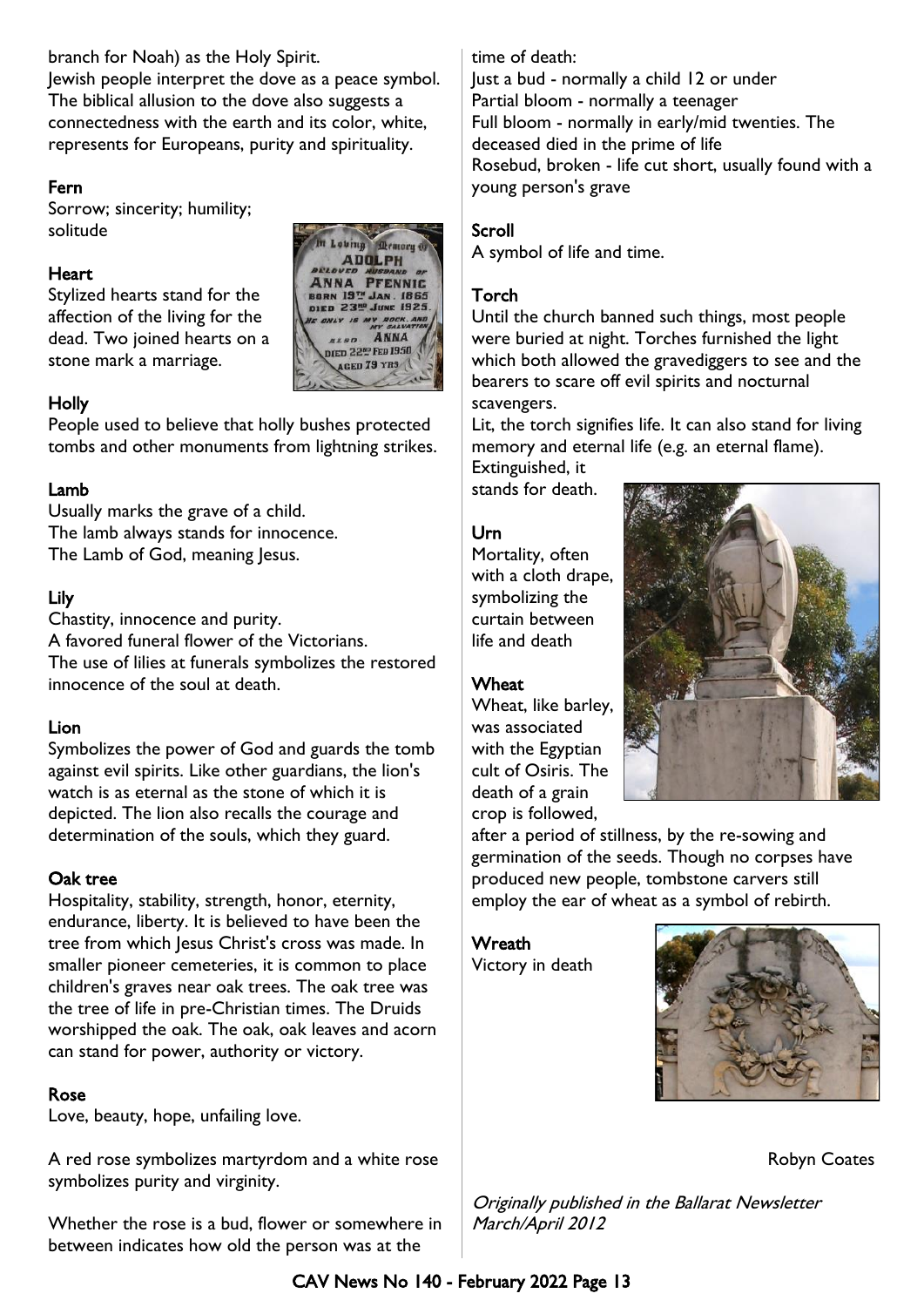# **CORNISH TIDBITS**

## Rats found on Round Island

Rats have been found on the Isles of Scilly, and are threatening the islands' seabirds and other wildlife. A number of rats were spotted on the uninhabited Round Island during a survey last week. The Isles had been free of rats for a few years.

Conservationists are working hard to get rid of them before the birds return from South America for breeding season.

Biosecurity Officer for The Royal Society for the Protection of Birds (RSPB) Jacqueline Pearson said the birds must be protected.

[h](https://www.bbc.com/news/uk-england-cornwall-60234201)ttps://www.bbc.com/news/uk-england-cornwall-60234201

## Levelling up Project

Cornwall is one of nine areas of England invited to take part in the government's "levelling up" programme.

The strategy to close the gap between rich and poor parts of the country was recently unveiled by Levelling Up Secretary Michael Gove.

Details of what Cornwall might receive under the county deal have not been released.

Cornwall has also been named as one of 55 Education Investment Areas which will receive additional funding for education.

This will include cash to retain teaching staff, provide new training and skills facilities and more support for children and young people with special educational needs and disabilities.

## City of Culture bid for Cornwall in 2025

Cornwall is the only area in the South West still in the running to be City of Culture 2025. Cornwall is on the eight-strong longlist to be UK City of Culture 2025 alongside Armagh City, Banbridge and Craigavon, Bradford, County Durham, Derby, Southampton, Stirling and Wrexham County Borough.

The winning area will be announced in May 2022.

While Cornwall is not a city, the Department for Digital, Culture, Media and Sport, which runs the competition, has changed the rules to allow entries from wider areas.

The scheme is run every four years, aiming to shine a spotlight on UK areas outside the capital.

For the first time, each area will receive £40,000 to support its proposal. Already a glossy video has been produced to show off Cornwall's cultural

talent and heritage, drawing on its museums, arts, music and food.

The Cornwall City of Culture programme, if successful, would centre on three themes – People, Place and Planet – across three seasons – winter, spring and autumn – and would be curated to "foster a climate of conversation, connections and exchange".

The Cornwall bid has been backed by a wide number of organisations, including Tate St Ives, the Eden Project, Falmouth University, Cornwall Council and the Cornwall and Isles of Scilly Local Enterprise Partnership (LEP).

It has also received cross-party support, not just from Cornwall's six Conservative MPs but also the Great South West All Party Parliamentary Group. Cornwall's City of Culture programme would include 25 large events in 25 locations throughout 2025.

The bid team believes winning the title could generate economic benefits for Cornwall, as it has for previous winners – and with inward investment and spend come skills and careers for young people. Coventry, the current City of Culture, is reported to have attracted more than £100m in capital investment to support cultural projects, while Hull saw more than 5.3 million visits after it won the title in 2017.

A report on the economic benefits said that being a City of Culture was directly responsible for at least £89.3m of investment in Hull and contributed to a 9.7% increase in tourism in 2017.

The city experienced a 29% increase in Tripadvisor visits, a 15% increase in hotel occupancy, a 33% increase in business in bars and a 54% increase in museum visits during holiday periods.

## Kresen Kernow

On checking the website I found that there are some YouTube broadcasts in which people maybe interested - follow the link.

[https://www.youtube.com/channel/](https://www.youtube.com/channel/UCd2wq3qaJThYfWXLGXVYF8A) UCd2wq3qa|ThYfWXLGXVYF8A

## Review of Parish Boundaries

Potential changes to parish boundaries across Cornwall are under review once more after decisions following an earlier consultation had to be deferred due to the coronavirus pandemic.

The original Community Governance Review took place during 2019 and 2020, looking at local government arrangements across Cornwall, and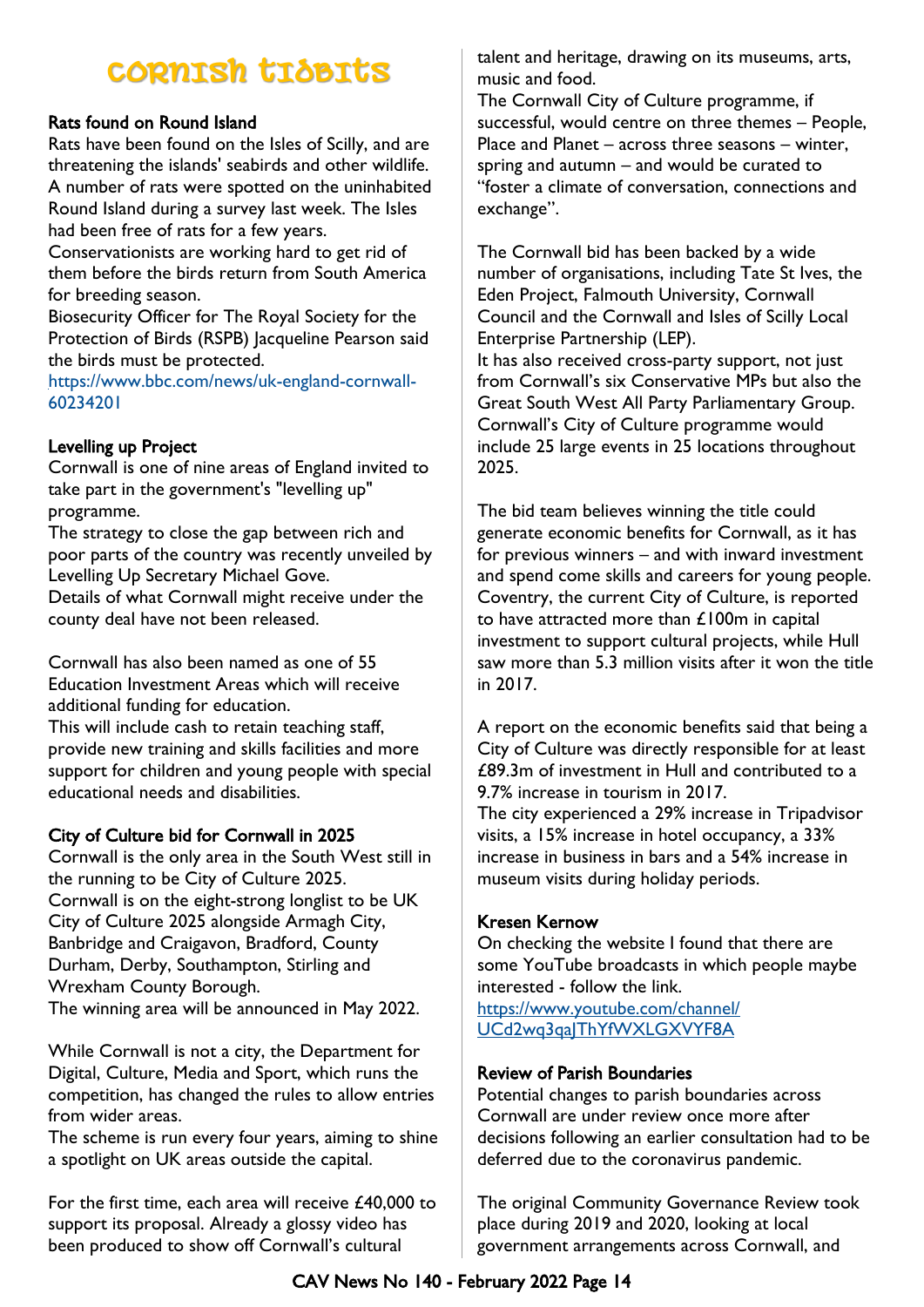seeing where changes could be made to reflect changing communities.

The review was placed on hold when the pandemic began, meaning the Council could not complete its decision making for all proposals. Those left outstanding are now going out for public consultation once more due to the time period that has elapsed since the original review.

Parish and Town Councils are the first tier of local government. They play a vital role in providing local services and involving people in their local community.

A Community Governance Review can make a number of changes to parish governance when there is clear evidence this would be an improvement:

It can make changes to parish areas including changes to boundaries between parishes, mergers of parishes or creating a new parish out of part of one or more existing parishes

It can make changes to the number of parish councillors or introduce or change parish warding arrangements

It can accommodate changing the name of a parish It can accommodate the grouping together of parishes under a common parish council.

Parishes under review are:

Penzance, Madron Hayle Helston, Wendron Ponsanooth, Stithians Kenwyn, Truro Cubert, Perranzabuloe Colan, Newquay St Austell, Pentewan Valley, Treverbyn Padstow St Breock, Wadebridge St Minver Lowlands, St Minver Highlands Davidstow, Treneglos, Warbstow Liskeard, Menheniot [h](https://letstalk.cornwall.gov.uk/hub-page/cgr)ttps://letstalk.cornwall.gov.uk/hub-page/cgr

## New orchard project

When I was watching Rick Stein's Cornwall on SBS Food recently, there was an interview with Sir Tim Smit concerning his development of an orchard at a former golf course at Lostwithiel.

Already 3500 rare fruit trees have been planted and it is hoped to plant many rare European vegetables also. He hoped that local farmers would join in with the scheme.

[https://www.sbs.com.au/ondemand/program/rick](https://www.sbs.com.au/ondemand/program/rick-steins-cornwall)[steins-cornwall](https://www.sbs.com.au/ondemand/program/rick-steins-cornwall)

Plans for a centre for the teaching and learning of agronomy have been submitted to Cornwall Council.

However further reading suggests that many local people are opposed to the idea.

Residents have raised concerns over a lack of consultation, the design of the project, the traffic it would create and the impact it would have on the environment.

They also claim that the project would be against the town's neighbourhood plan and that no development should be built on the site, as it is outside the development boundary around the town.

## The cost of using the Tamar Bridge and ferry crossings increased by 30%.

Plymouth City Council voted for the tolls to increase from £2 to £2.60 for cash users, and from  $£1$  to  $£1.30$  for discounted tags.

The proposal was set out by the Tamar Bridge and Torpoint Ferry Joint Committee in December and has now been agreed by the council.

The new prices on tags could come in during the next few months with the new cash prices starting from January 2023.

Use of the crossings plummeted as a result of Covid -19, resulting in a large drop in revenue. A report by the council's transport chiefs argued that without the toll increase the crossings will run into deficits from the 2022/23 financial year onwards and reach over £10 million by 2025/26.

The 30% fare increases are forecast to create an £800,000 surplus by 2025/26.

Rules around the funding of the crossings were set by The Tamar Bridge Act 1957, which states that the crossings must be financially supported by tolls.

## Rajasthan Royals: IPL side to open cricket academy in Cornwall

The franchise - which has a number of England players - already has a similar academy in London as well as one in Abu Dhabi, and hopes to nurture talent that could become future internationals. World Cup-winning all-rounder Ben Stokes and fast bowler Jofra Archer are among the England players who have signed for the Jaipur-based side in recent seasons, while players including former Australia leg -spinner Shane Warne, current Australia batter Steve Smith and New Zealand seamer Tim Southee have also spent time with the franchise.

The Royals were the inaugural IPL champions in 2008 and have made the play-off three times since. The academy will be based at Truro School and the link came about after Hooper took a side from the